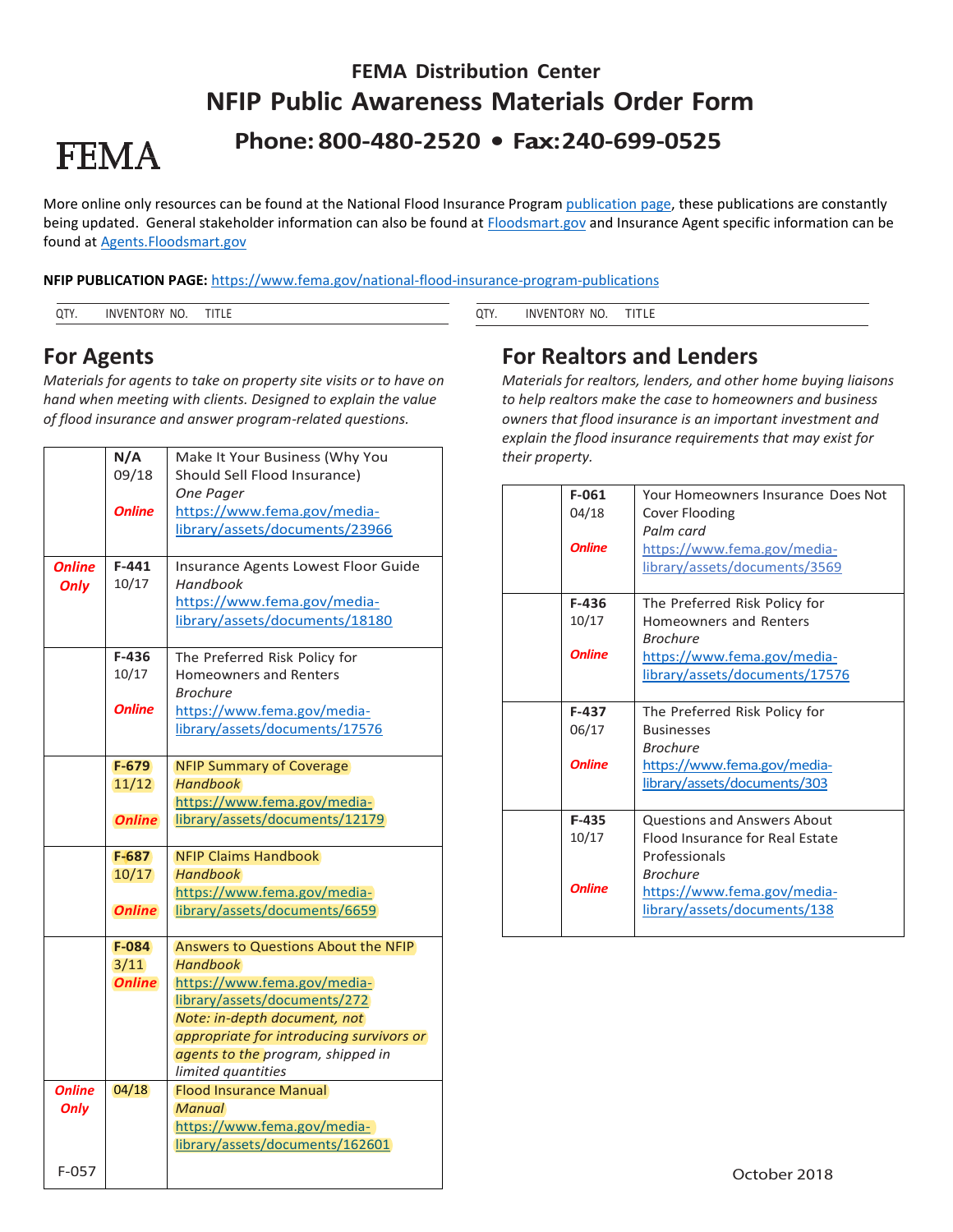# **FEMA Distribution Center NFIP Public Awareness Materials Order Form Phone: 800-480-2520 • Fax: 240-699-0525**



QTY. INVENTORY NO. TITLE

QTY. INVENTORY NO. TITLE

### **For Stakeholders**

*Materials for local officials and other stakeholders on flood safety (Note: this column left blank on purpose) and preparedness.* 

| <b>Online</b> | 10/17 | NFIP State Reference Guide for State |
|---------------|-------|--------------------------------------|
| <b>Only</b>   |       | Insurance Commissioners and          |
|               |       | Stakeholders                         |
|               |       | Guide                                |
|               |       | https://www.fema.gov/media-          |
|               |       | library/assets/documents/157006      |
| <b>Online</b> |       | Flood Safety Social Media            |
| <b>Only</b>   |       | Toolkit                              |
|               |       | https://www.ready.gov/flood-toolkit  |
| <b>Online</b> |       | <b>Flood After Fire</b>              |
| <b>Only</b>   |       | <b>Toolkit</b>                       |
|               |       | https://www.fema.gov/media-          |
|               |       | library/assets/documents/159559      |
| <b>Online</b> |       | <b>Flood Insurance Moonshot</b>      |
| <b>Only</b>   |       | <b>Toolkit</b>                       |
|               |       | https://www.fema.gov/media-          |
|               |       | library/assets/documents/166428      |
| <b>Online</b> |       | Flood Insurance Whiteboard           |
| <b>Only</b>   |       | Videos                               |
|               |       | https://www.fema.gov/media-          |
|               |       | library/multimedia/collections/630   |
|               | F-    | NFIP Pocket Folder (blue)            |
|               | 0010  | Folder                               |
|               | 09/18 |                                      |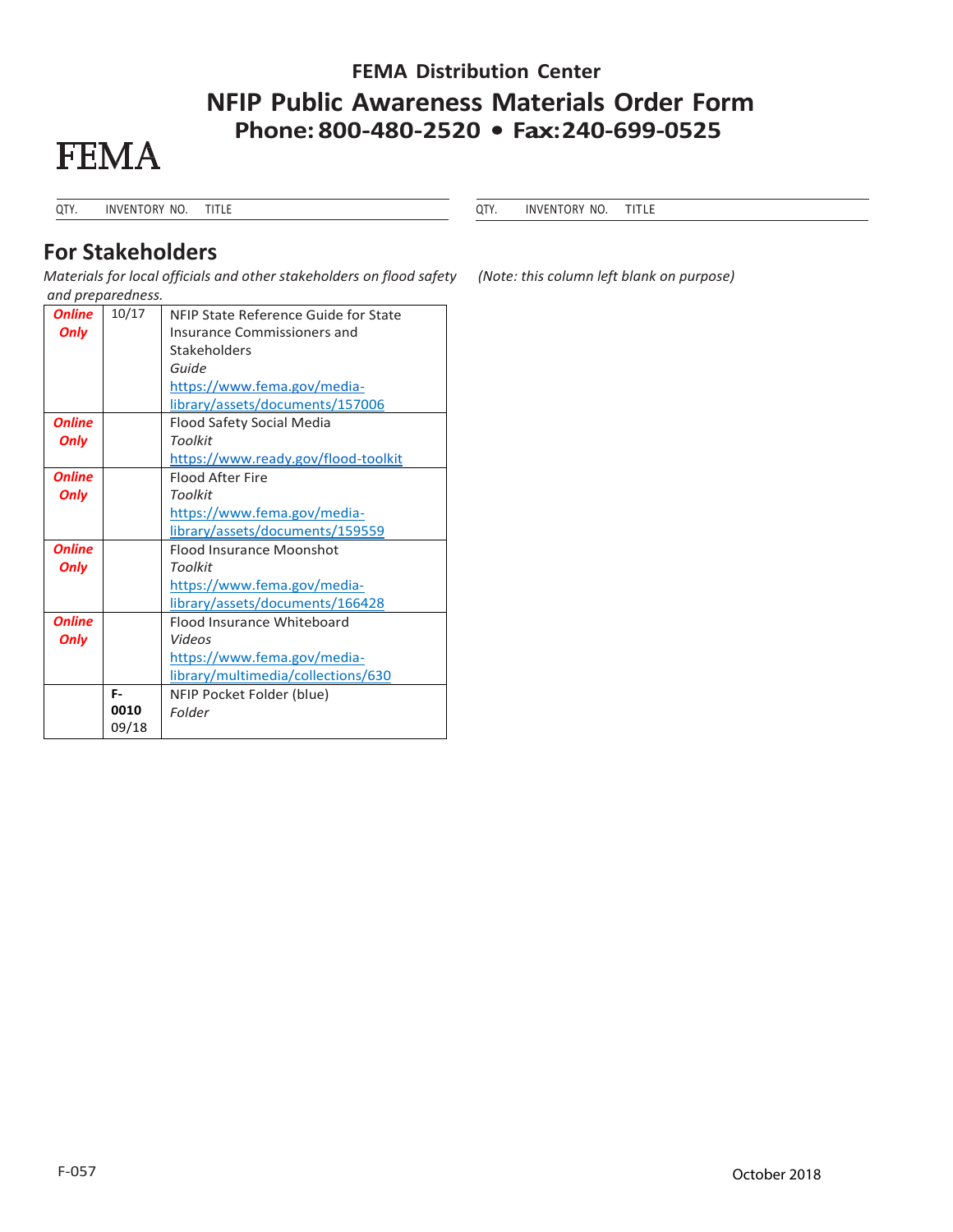# **FEMA Distribution Center NFIP Public Awareness Materials Order Form Phone: 800-480-2520 • Fax: 240-699-0525**

**FFMA** 

QTY. INVENTORY NO. TITLE

## **For Policyholders/Public - Before the Flood**

*Materials to introduce to NFIP new policyholders, the value of purchasing flood insurance, and to do before the flood.* 

|               | $F-002$       | Why Do I Need Flood Insurance?     |
|---------------|---------------|------------------------------------|
|               | 07/18         | <b>Brochure</b>                    |
|               |               | https://www.fema.gov/media-        |
|               | <b>Online</b> | library/assets/documents/12117     |
|               |               |                                    |
|               |               |                                    |
|               | $F-061$       | Your Homeowners Insurance Does Not |
|               | 04/18         | <b>Cover Flooding</b>              |
|               |               | Palm card                          |
|               | <b>Online</b> | https://www.fema.gov/media-        |
|               |               | library/assets/documents/3569      |
|               |               |                                    |
| <b>Online</b> | $F-697$       | Protect Your New Home              |
| <b>Only</b>   | 07/13         | <b>Factsheet</b>                   |
|               |               | https://www.fema.gov/media-        |
|               |               | library/assets/documents/14753     |
|               |               |                                    |
| <b>Online</b> |               | National Flood Insurance Program   |
| <b>Only</b>   |               | <b>Factsheet</b>                   |
|               |               | https://www.fema.gov/media-        |
|               |               | library/assets/documents/106144    |
|               |               |                                    |
|               | $F-436$       | The Preferred Risk Policy for      |
|               | 10/17         | <b>Homeowners and Renters</b>      |
|               |               | <b>Brochure</b>                    |
|               | <b>Online</b> | https://www.fema.gov/media-        |
|               |               | library/assets/documents/17576     |
|               |               |                                    |
| <b>Online</b> |               | <b>Flood After Fire</b>            |
| <b>Only</b>   |               | <b>Fact Sheet and Infographic</b>  |
|               |               | https://www.fema.gov/media-        |
|               |               | library/assets/documents/93830     |
|               |               |                                    |

# **For Policyholders/Public - During the Flood**

*Materials for policyholders when the flood is imminent or when it is flooding.* 

| <b>Online</b> | 09/17 | Understanding Flood Loss Avoidance |
|---------------|-------|------------------------------------|
| Only          |       | <b>Fact Sheet</b>                  |
|               |       | https://www.fema.gov/media-        |
|               |       | library/assets/documents/137860    |

#### QTY. INVENTORY NO. TITLE

# **For Policyholders/Public - After the Flood**

*Materials for use in the field after a flood event at JFOs, town halls, community centers and other non-profits that are on the ground post-event. These materials set expectations and identify next steps for policyholders impacted by flooding, as well as explaining requirements for non-policyholders who receive federal disaster assistance.* 

| <b>Online</b><br><b>Only</b><br><b>Online</b><br>Only | 05/18<br>11/17                      | NFIP Policyholders Flood Clean Up<br><b>Fact Sheet</b><br>https://www.fema.gov/media-<br>library/assets/documents/135937<br>Who's Knocking At Your Door?<br><b>Infographic</b><br>https://www.fema.gov/media<br>-library/assets/documents/150843 |
|-------------------------------------------------------|-------------------------------------|--------------------------------------------------------------------------------------------------------------------------------------------------------------------------------------------------------------------------------------------------|
| <b>Online</b><br><b>Only</b>                          | 11/17                               | How to File A Claim<br><b>Infographic</b><br>https://www.fema.gov/media-<br>library/assets/documents/167568                                                                                                                                      |
|                                                       | $F-687$<br>10/17<br><b>Online</b>   | <b>NFIP Claims Handbook</b><br><b>Handbook</b><br>https://www.fema.gov/media-<br>library/assets/documents/6659                                                                                                                                   |
|                                                       | F-695<br>09/17<br><b>Online</b>     | <b>Flood Insurance Requirements</b><br>for Recipients of Federal Disaster<br>Assistance<br><b>Brochure</b><br>https://www.fema.gov/media-<br>library/assets/documents/13655                                                                      |
|                                                       | $F - 663$<br>09/17<br><b>Online</b> | Increased Cost of Compliance<br>Coverage-Creating a Safer Future<br><b>Brochure</b><br>https://www.fema.gov/media-<br>library/assets/documents/12164                                                                                             |